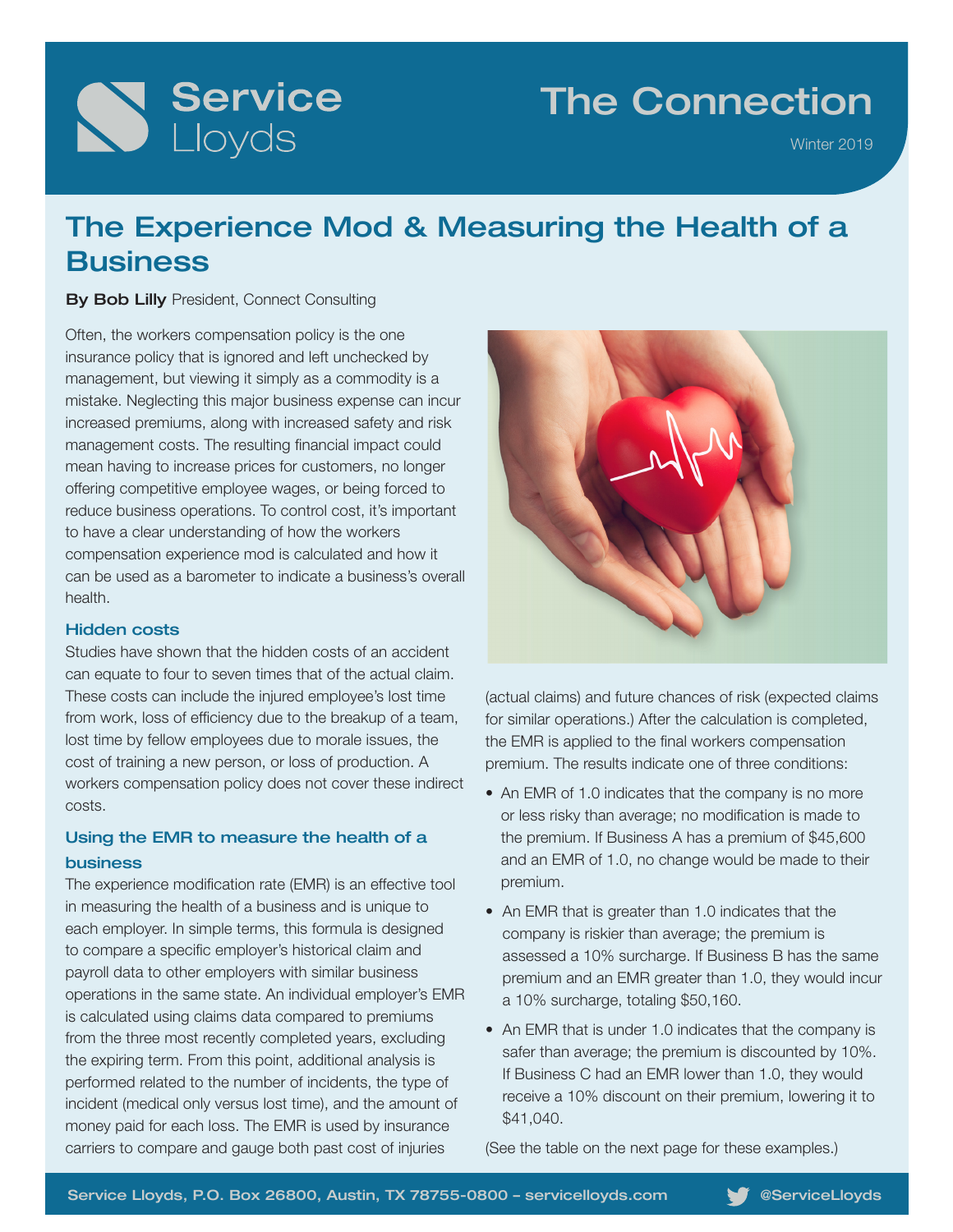|                      | <b>EMR</b>            | Premium  | <b>Modified</b><br>Premium     |
|----------------------|-----------------------|----------|--------------------------------|
| <b>Business</b><br>A | 1.0                   | \$45,600 | \$45,600<br>(no change)        |
| <b>Business</b><br>R | greater<br>than $1.0$ | \$45,600 | \$50,160<br>(10%<br>surcharge) |
| <b>Business</b>      | less than<br>1.0      | \$45,600 | \$41,040<br>(10% discount)     |

The difference of \$9,120, whether added to or discounted from the premium, could have an impact on long-term planning and cash management. Now, Imagine the impact if the premium was \$100,000 or greater. The larger the premium, the more significant the EMR, and the greater the advantage to managing loss.

### "Neglecting the workers compensation policy can incur increased premiums, along with increased safety and risk management costs."

Among other things, a high EMR can also impact a business with lost opportunities when competitive bids contain specific stipulations regarding the workers compensation program. For example, a subcontractor with a high EMR may not get bids for jobs if the general contractor considers the EMR to be an indicator of the subcontractor's commitment, or lack of commitment, to safety.

#### Key points to consider

Keep the following in mind when evaluating the EMR

• If losses are increasing, the EMR most likely will go up even if the payroll goes down.

- The frequency of losses hurts the EMR more than the severity of losses. Statistics indicate that frequency is a precursor to a severe loss in the future.
- It is important to check the calculations on the EMR worksheet each year against loss runs to ensure accuracy.
- The most common errors are incorrect or incomplete payroll data.
- The workers compensation mod is the single most important factor insurers use to identify the risk.
- A company's mod can be reduced through effective safety and loss control programs.

#### How to Reduce the EMR

- Develop a safety program and reward safety in the workplace.
- Complete regular safety inspections.
- Incorporate disciplinary action into the safety program to hold employees accountable for breaking safety protocols.
- Start a return-to-work program.
- Never use uninsured contractors. (Remember, no certificates means you will be paying for their workers compensation coverage at audit.)
- Review your job classification to ensure all employees are classified properly.
- Investigate every accident and make corrective actions if necessary.
- If you suspect fraud, inform the insurance company immediately.

The experience mod is an excellent indication of how effective the business policies, safety, and risk management procedures are impacting loss. Managing the workers compensation policy and understanding the EMR calculation allows businesses the opportunity to implement change, reducing costs and increasing profits through reduced premium.

EDITOR: Melinda O'Connell moconnell@sgifs.com

CONTRIBUTORS: Jan Kearbey Vice President of Marketing

jkearbey@servicelloyds.com

Tipton Scruggs Loss Control Supervisor tscruggs@servicelloyds.com Bob Lilly President Connect Consulting bob@connectconsultingfirm. com

Service Lloyds, P.O. Box 26800, Austin, TX 78755-0800 - servicelloyds.com @ServiceLloyds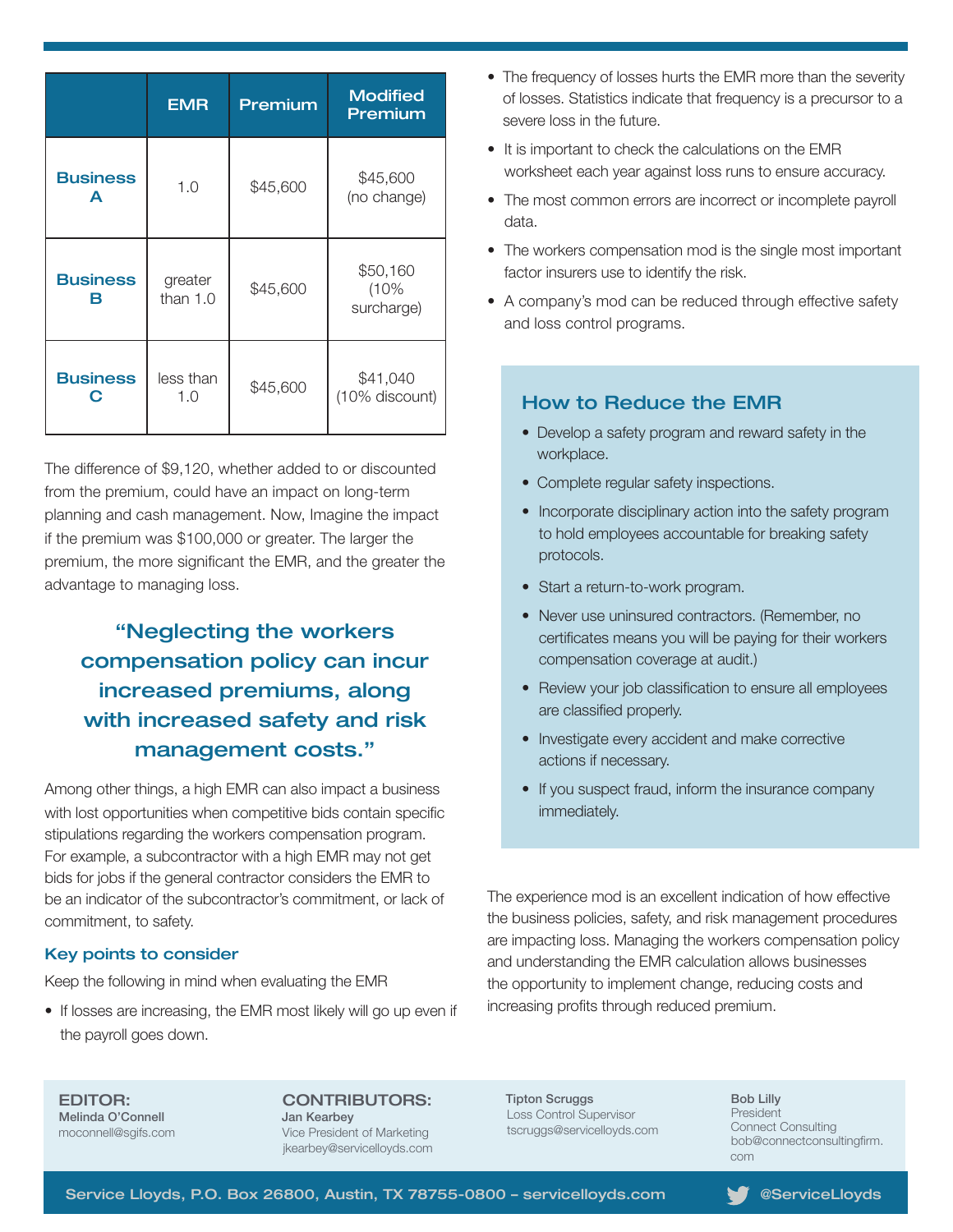## Personal Protective Equipment

#### **By Tipton Scruggs Loss Control Supervisor**

Employers have the responsibility of providing a safe and healthy work environment for their employees, both from a humanitarian and regulatory perspective. To achieve this, employers must first identify hazards or exposures in the workplace and then implement effective controls to prevent work-related injuries.

The following are some of the most effective control methods:

#### Remove the hazard from the work environment

The most desirable method and could involve the discontinuation of a certain task, substitution with a safer chemical, or removal of dangerous machinery from the workplace.

#### Engineer control

Some hazard situations can be "engineered" to make the work environment safer, such as installing a barrier guard enclosing operating points of machinery.

#### Work practice control

This refers to training employees on how to perform their jobs in a safer manner.

#### Administrative control

This involves changing how or when employees perform their jobs and could include job rotation techniques.

#### Personal protective equipment (PPE)

Often referred to as the "last line of defense" against hazards in the workplace, PPE is protective gear worn by employees to avoid injury and other workplace accidents. PPE includes safety glasses, face shields, gloves, vests, and other protective items.

Use of PPE is the least desirable method for protecting employees from identified hazards in the workplace because the hazard still exists in its most dangerous state. Employers should continually explore control methods 1-4 above to adequately control hazards in the workplace, in addition to utilizing appropriate PPE.

So, why is PPE oftentimes the first line of defense that employers pursue to protect their employees from workplace hazards? Some common reasons include:

- PPE is readily available, relatively inexpensive, and effective in preventing or at least minimizing the severity of worker injuries.
- Removing the hazard or implementing an engineering control typically requires capital investments that could take extended



periods of time to implement.

• PPE is best used in conjunction with – not in lieu of – control methods 1-4 above.

Employers have certain responsibilities when developing a PPE program. Consult the following list for steps to take during the creation process.

- 1. Assess the workplace to identify potential hazards that may require the use of PPE.
- 2. After identifying possible hazards, select the appropriate PPE (eye, head, respiratory protection, etc.) that will best protect employees from the specific hazard.
- 3. Communicate the PPE selections to your employees and obtain PPE that properly fits the employees. Employees are more likely to utilize the PPE properly if it fits properly and is comfortable to wear.
- 4. Mandatory use of PPE should be a condition of employment. Establish adequate enforcement policies for proper use of the equipment.
- 5. Train employees on proper use of PPE, when/where PPE is required, limitations of PPE, and safekeeping, upkeep, and storage of PPE.

Employers should develop a formal (written) Personal Protective Equipment Program, to include documentation of the hazard assessment, PPE selection process, accountability, and employee training. An abundance of materials can be found online to help organizations develop successful PPE programs.